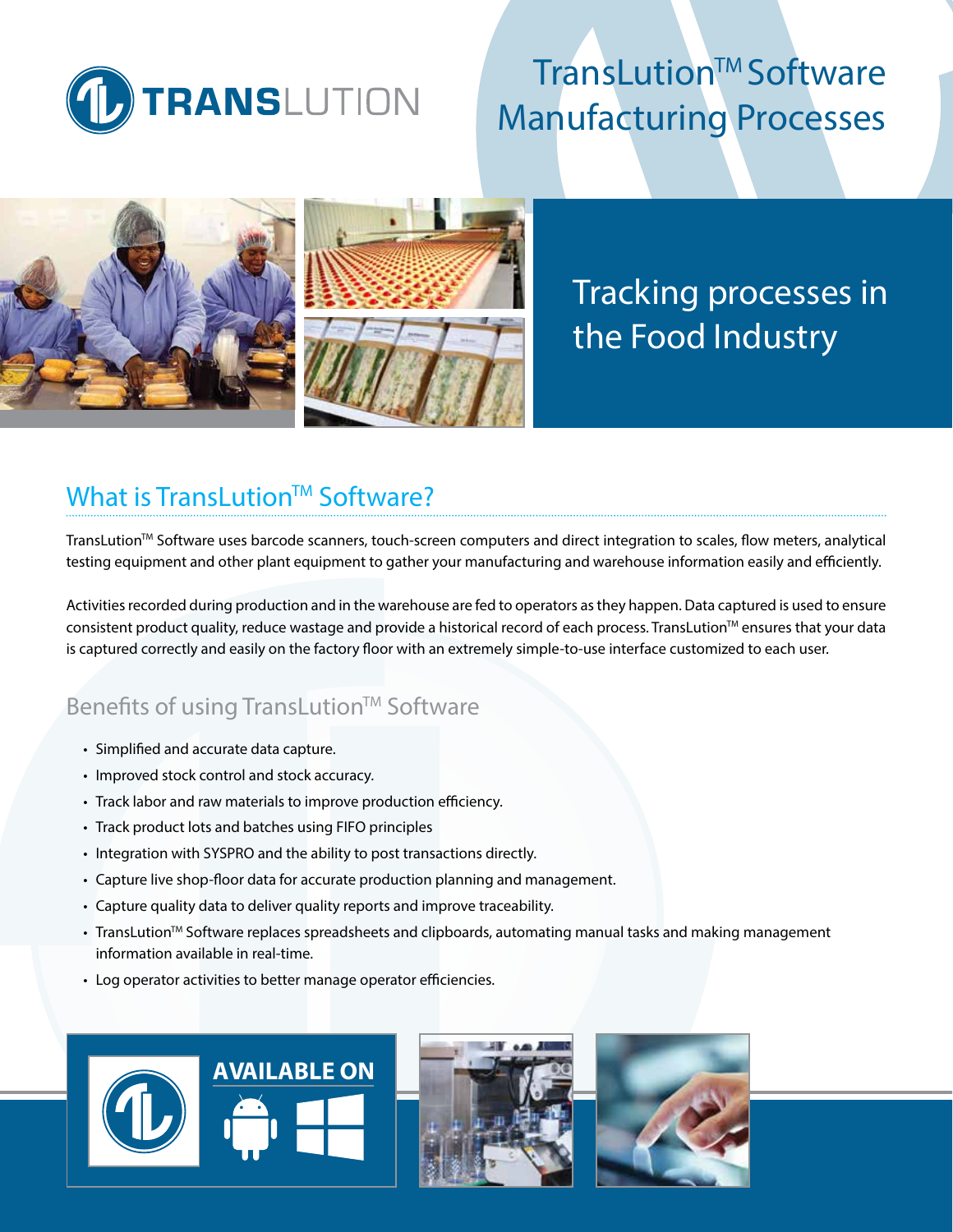

## TRANSLUTIONTM IN USE WITHIN THE FOOD SECTOR

TransLution™ is often used to improve standard processes such as receiving and dispatch. However, it can also be customized to more advanced uses such as yield management, tracking repairs processes, document tracking, and management of returns. Here are some of the more common implementations of TransLution<sup>™</sup> within the food manufacturing and processing industry:

## Receiving

Raw materials and packaging can be received using TransLution™. TransLution<sup>™</sup> can facilitate Receiving with Inspection, which is often required for raw materials used in food production. It can also be configured to cater for random pallet weights.

If required, receiving can be extended to support various quality functions, either by capturing and recording quality data, or by taking photographs of inbound stock to record problems.

Once goods are received, they are stored in the raw material warehouse. Separation of products by features like allergens, GMO or organic is supported.



## Production Picking and Transfer



TransLution™ supports various production picking processes in order to prepare goods for production. Goods can be picked by quantity or, if required, TransLution™ integrated to scales supports preproduction batch weighing and using in-line scales on conveyors.

Once goods are picked for production there is a process to hand over both raw materials and packaging to production. Raw materials can be specifically issued to production jobs to ensure traceability. In the case of packaging it is common to issue these items as floor stock or even as a kit issue.

## Production

While in production TransLution<sup>™</sup> offers both job status tracking and labor tracking. In some cases, unit counting on production lines is also implemented. In addition to tracking processes, it is also possible to use TransLution<sup>TM</sup> to do in line quality checks and, if required, the quality process can be enhanced to use photographs to record problems.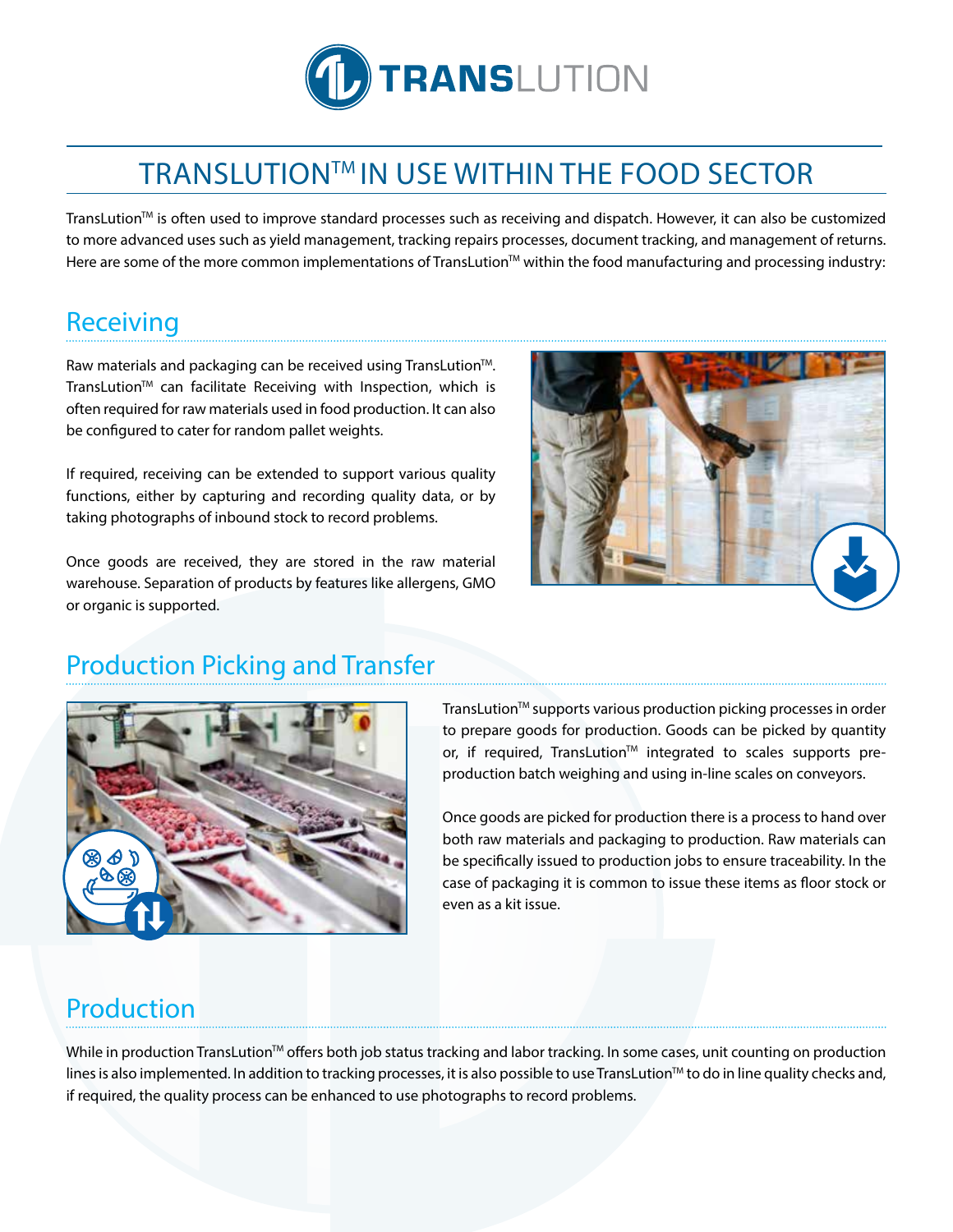

Production processes generally end with a Job Receipt being posted to SYSPRO. In many cases, job receipts are done per pallet and TransLution<sup>™</sup> can manage the pallet building and labeling process. As with PO Receiving, at the end of the production process TransLution<sup>™</sup> can handle job receipts both with and without inspection, and the pallet management process caters for random weights on pallets.

Due to the ability to count items, integrate with scales, and record all the items consumed for a job and produced by the production process, TransLution<sup>™</sup> is used to deliver mass balance and yield reports in real time.



The production process ends with a handover to the Finished Goods warehouse. In some cases, this is as simple as a warehouse transfer but on larger sites a Goods in Transit transfer may be required.

## Finished goods

The finished goods warehouse in TransLution $TM$  is seen as a standard warehouse with all the standard transfer, stock take, cycle count and sales order picking functionality one would expect.

There are, however, some requirements specific to the food industry. Storing finished goods, LOT traceability, FIFO, and separation by allergen, GMO or Organic are all supported by TransLution™, as is ensuring that cold chain requirements are met.

As with many other industries there is a requirement to manage a combination of both full pallets and part pallets along with a mechanism for breaking of pallets for small orders. TransLution™ is able to provide multiple bar codes for a single product, each representing a different pack size. In addition, TransLution™ is also able to cater for random weights, which is generally a specific requirement for the food industry.

Other requirements of the food industry include the ability to pick one order or multiple orders and the ability to build pallets of mixed goods for customer deliveries. Truck loading according to route is standard in many industries, but of particular importance to the food industry is ensuring dispatch times matching the allocated delivery slots at the various stores. TransLution<sup>™</sup> is frequently used to assist with these requirements.